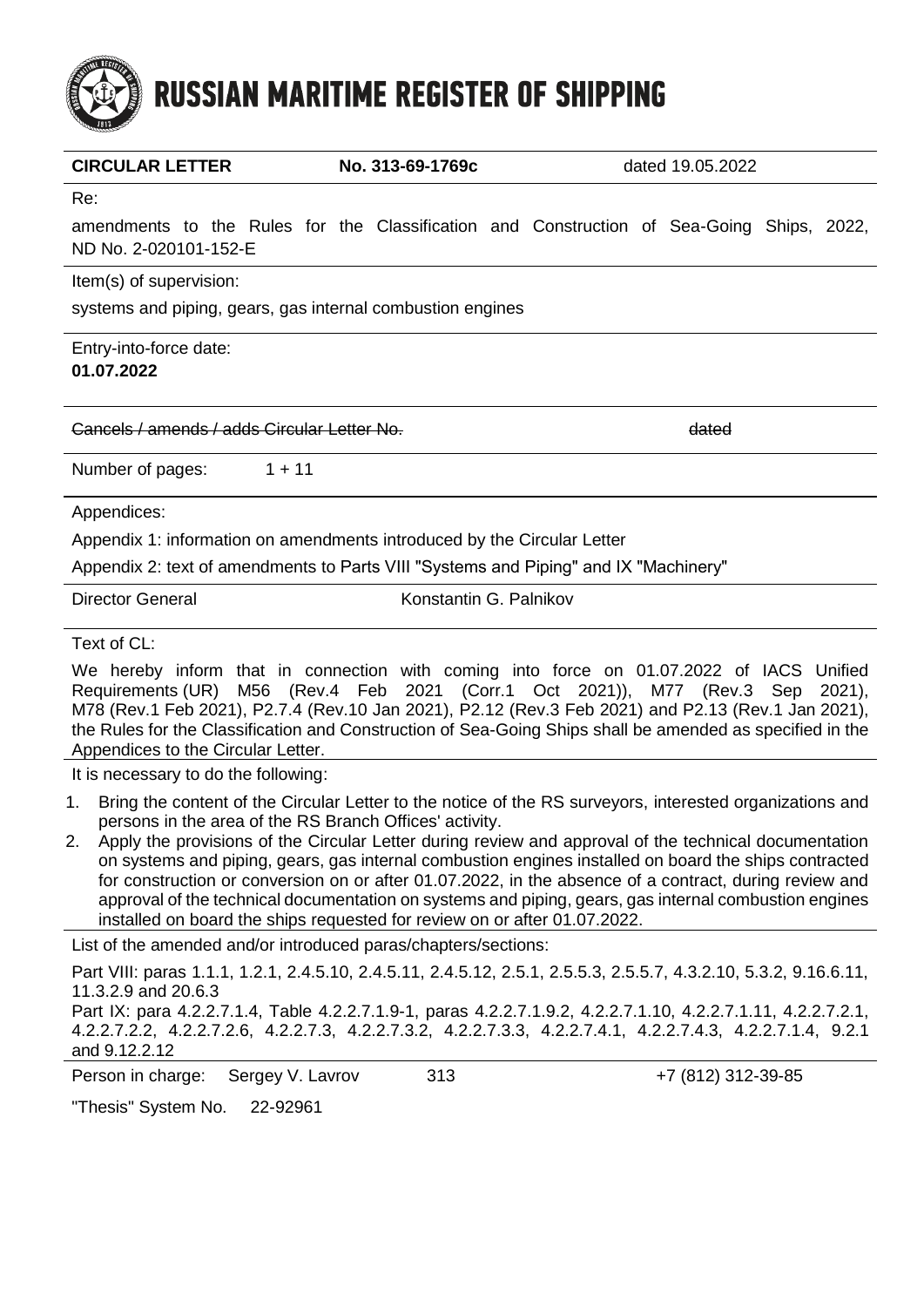### **Information on amendments introduced by the Circular Letter (for inclusion in the Revision History to the RS Publication)**

| Nos.             | Amended               | Information on amendments                                     | Number and date | Entry-into-force |
|------------------|-----------------------|---------------------------------------------------------------|-----------------|------------------|
|                  | paras/chapters/       |                                                               | of the Circular | date             |
|                  | sections              |                                                               | Letter          |                  |
| $\mathbf{1}$     | Part VIII, para 1.1.1 | Applicability of the                                          | 313-69-1769c    | 01.07.2022       |
|                  |                       | requirements of the Part                                      | of 19.05.2022   |                  |
|                  |                       | has been specified                                            |                 |                  |
| $\overline{2}$   | Part VIII, para 1.2.1 | New definitions "Easily                                       | 313-69-1769c    | 01.07.2022       |
|                  |                       | accessible equipment",                                        | of 19.05.2022   |                  |
|                  |                       | "Easily accessible space" and<br>"Readily observed equipment" |                 |                  |
|                  |                       | have been introduced                                          |                 |                  |
|                  |                       | considering IACS UR P2.7.4                                    |                 |                  |
|                  |                       | (Rev.10 Jan 2021)                                             |                 |                  |
| 3                | Part VIII,            | Requirements for application                                  | 313-69-1769c    | 01.07.2022       |
|                  | para 2.4.5.10         | of slip-on joints have been                                   | of 19.05.2022   |                  |
|                  |                       | specified considering                                         |                 |                  |
|                  |                       | <b>IACS UR P2.7.4</b>                                         |                 |                  |
|                  |                       | (Rev.10 Jan 2021)                                             |                 |                  |
| $\overline{4}$   | Part VIII,            | Application of different types                                | 313-69-1769c    | 01.07.2022       |
|                  | para 2.4.5.11         | of mechanical joints has been                                 | of 19.05.2022   |                  |
|                  |                       | specified considering                                         |                 |                  |
|                  |                       | <b>IACS UR P2.7.4</b>                                         |                 |                  |
|                  |                       | (Rev.10 Jan 2021).                                            |                 |                  |
|                  |                       | In Table 2.4.5.11-1 types of                                  |                 |                  |
|                  |                       | systems and test conditions                                   |                 |                  |
|                  |                       | have been specified                                           |                 |                  |
|                  |                       | considering IACS UR P2.7.4<br>(Rev.10 Jan 2021)               |                 |                  |
| 5                | Part VIII,            | Requirements for testing                                      | 313-69-1769c    | 01.07.2022       |
|                  | para 2.4.5.12         | of mechanical joints                                          | of 19.05.2022   |                  |
|                  |                       | have been specified                                           |                 |                  |
|                  |                       | considering IACS UR P2.7.4                                    |                 |                  |
|                  |                       | (Rev.10 Jan 2021)                                             |                 |                  |
| 6                | Part VIII, para 2.5.1 | Definition "Flexible hose                                     | 313-69-1769c    | 01.07.2022       |
|                  |                       | assembly" has been specified                                  | of 19.05.2022   |                  |
|                  |                       | considering IACS UR P2.12                                     |                 |                  |
|                  |                       | (Rev.3 Feb 2021)                                              |                 |                  |
| $\overline{7}$   | Part VIII,            | Requirements for prototype                                    | 313-69-1769c    | 01.07.2022       |
|                  | para 2.5.5.3          | testing have been specified                                   | of 19.05.2022   |                  |
|                  |                       | considering IACS UR P2.12                                     |                 |                  |
|                  |                       | (Rev.3 Feb 2021)                                              |                 |                  |
| 8                | Part VIII,            | Requirements for prototype                                    | 313-69-1769c    | 01.07.2022       |
|                  | para 2.5.5.7          | testing have been specified                                   | of 19.05.2022   |                  |
|                  |                       | considering IACS UR P2.12<br>(Rev.3 Feb 2021)                 |                 |                  |
| $\boldsymbol{9}$ | Part VIII,            | Design of welded branch pipe                                  | 313-69-1769c    | 01.07.2022       |
|                  | para 4.3.2.10         | has been specified                                            | of 19.05.2022   |                  |
|                  |                       |                                                               |                 |                  |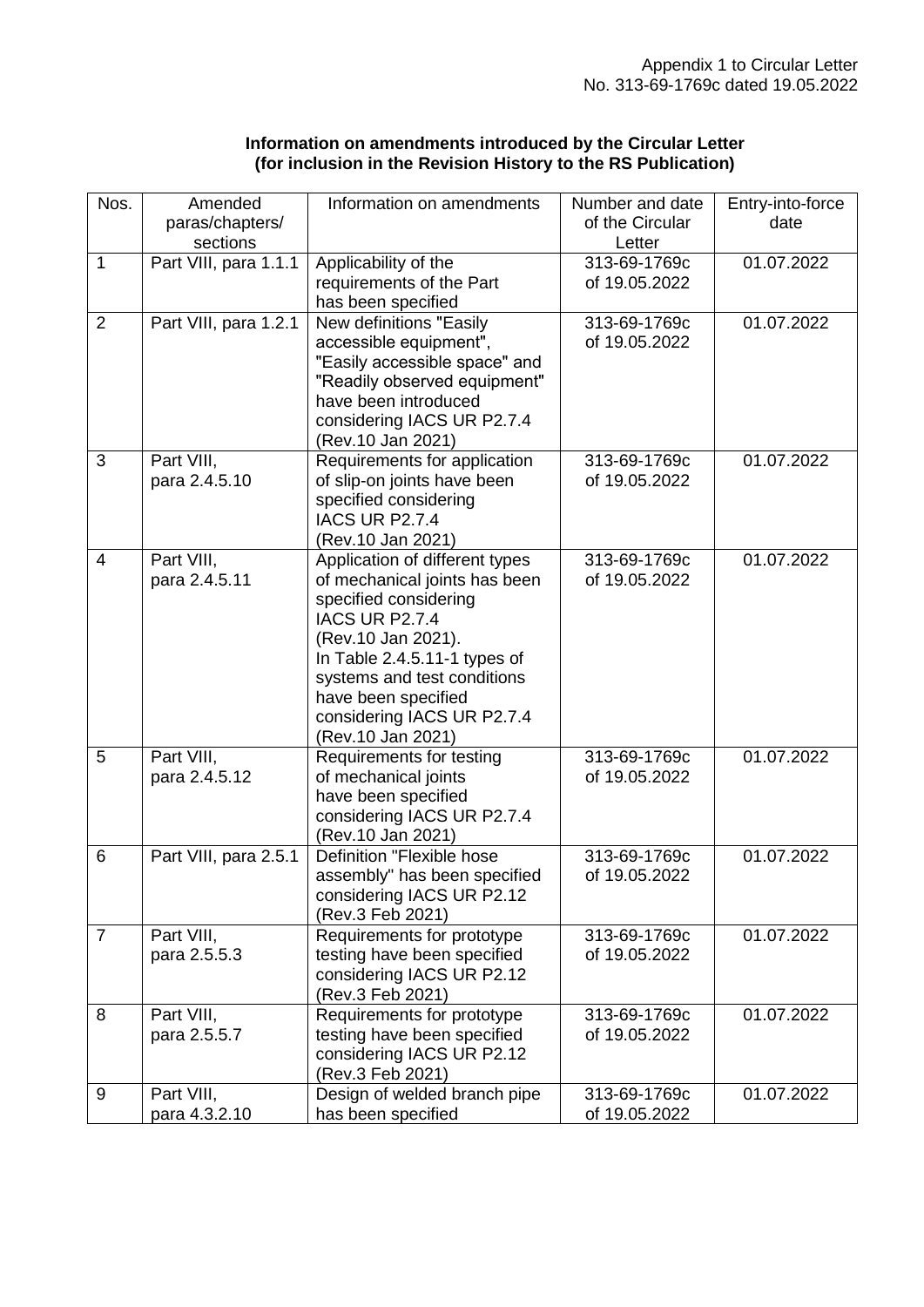| Nos. | Amended<br>paras/chapters/<br>sections | Information on amendments                                                                                                                              | Number and date<br>of the Circular<br>Letter | Entry-into-force<br>date |
|------|----------------------------------------|--------------------------------------------------------------------------------------------------------------------------------------------------------|----------------------------------------------|--------------------------|
| 10   | Part VIII, para 5.3.2                  | Requirements have been<br>specified for protection of<br>seawater pipes located in<br>cargo holds considering<br>IACS UR P2.13<br>(Rev.1 Jan 2021)     | 313-69-1769c<br>of 19.05.2022                | 01.07.2022               |
| 11   | Part VIII,<br>para 9.16.6.11           | Requirements have been<br>specified for arrangement of<br>connection for inert gas main                                                                | 313-69-1769c<br>of 19.05.2022                | 01.07.2022               |
| 12   | Part VIII,<br>para 11.3.2.9            | Requirements have been<br>specified for application<br>of plastic integral tanks<br>on FRP ships considering<br><b>IACS UR M77</b><br>(Rev.3 Sep 2021) | 313-69-1769c<br>of 19.05.2022                | 01.07.2022               |
| 13   | Part VIII,<br>para 20.6.3              | Application has been specified<br>of copper and its alloys in<br>system components contacting<br>the thermal liquid                                    | 313-69-1769c<br>of 19.05.2022                | 01.07.2022               |
| 14   | Part IX,<br>para 4.2.2.7.1.4           | Requirements have been<br>supplemented with<br>the reference to<br>ISO 6336-2:2019<br>considering IACS UR M56<br>(Rev.4 Feb 2021<br>(Corr.1 Oct 2021)) | 313-69-1769c<br>of 19.05.2022                | 01.07.2022               |
| 15   | Part IX,<br>Table 4.2.2.7.1.9-1        | Requirements have been<br>supplemented with the<br>reference to ISO 1328-2:2020<br>considering IACS UR M56<br>(Rev.4 Feb 2021)                         | 313-69-1769c<br>of 19.05.2022                | 01.07.2022               |
| 16   | Part IX,<br>para 4.2.2.7.1.9.2         | Requirements have been<br>supplemented with<br>the reference to Method B<br>of ISO 6336-1:2019<br>considering IACS UR M56<br>(Rev.4 Feb 2021)          | 313-69-1769c<br>of 19.05.2022                | 01.07.2022               |
| 17   | Part IX,<br>para 4.2.2.7.1.10          | Requirements have been<br>supplemented with the<br>reference to Method C of<br>ISO 6336-1:2019<br>considering IACS UR M56<br>(Rev.4 Feb 2021)          | 313-69-1769c<br>of 19.05.2022                | 01.07.2022               |
| 18   | Part IX,<br>para 4.2.2.7.1.11          | Requirements have been<br>supplemented with the<br>reference to ISO 6336-5:2016<br>considering IACS UR M56<br>(Rev.4 Feb 2021)                         | 313-69-1769c<br>of 19.05.2022                | 01.07.2022               |
| 19   | Part IX,<br>para 4.2.2.7.2.1           | Requirements have been<br>supplemented with<br>the reference to Method B<br>of ISO 6336-1:2019<br>considering IACS UR M56<br>(Rev.4 Feb 2021)          | 313-69-1769c<br>of 19.05.2022                | 01.07.2022               |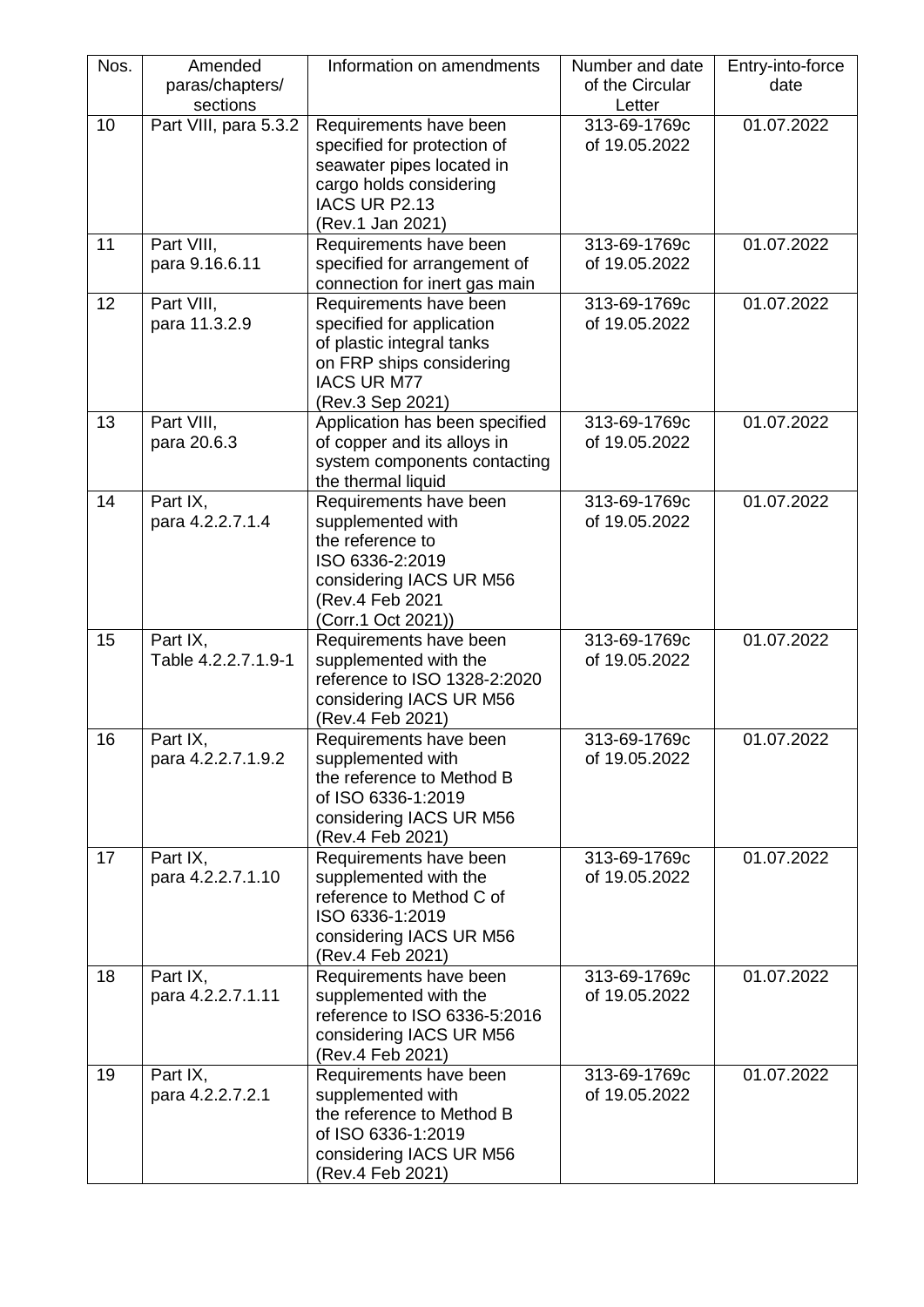| Nos. | Amended<br>paras/chapters/<br>sections | Information on amendments                                                                                                                                                          | Number and date<br>of the Circular<br>Letter | Entry-into-force<br>date |
|------|----------------------------------------|------------------------------------------------------------------------------------------------------------------------------------------------------------------------------------|----------------------------------------------|--------------------------|
| 20   | Part IX,<br>para 4.2.2.7.2.2           | Requirements have been<br>supplemented with<br>the reference to Method B<br>of ISO 6336-2:2019<br>considering IACS UR M56<br>(Rev.4 Feb 2021)                                      | 313-69-1769c<br>of 19.05.2022                | 01.07.2022               |
| 21   | Part IX,<br>para 4.2.2.7.2.6           | Requirements have been<br>supplemented with the<br>reference to ISO 6336-2:2019                                                                                                    | 313-69-1769c<br>of 19.05.2022                | 01.07.2022               |
| 22   | Part IX,<br>para 4.2.2.7.3             | Requirements have been<br>supplemented with the<br>reference to Method A of<br>ISO 6336-3:2019<br>considering IACS UR M56<br>(Rev.4 Feb 2021)                                      | 313-69-1769c<br>of 19.05.2022                | 01.07.2022               |
| 23   | Part IX,<br>para 4.2.2.7.3.2           | Requirements have been<br>supplemented with the<br>reference to Method B of<br>ISO 6336-3:2019<br>considering IACS UR M56<br>(Rev.4 Feb 2021)                                      | 313-69-1769c<br>of 19.05.2022                | 01.07.2022               |
| 24   | Part IX,<br>para 4.2.2.7.3.3           | Requirements have been<br>supplemented with the<br>reference to ISO 6336-3:2019<br>considering IACS UR M56<br>(Rev.4 Feb 2021)                                                     | 313-69-1769c<br>of 19.05.2022                | 01.07.2022               |
| 25   | Part IX,<br>para 4.2.2.7.4.1           | Requirements have been<br>supplemented with the<br>reference to ISO 6336-5:2016<br>considering IACS UR M56<br>(Rev.4 Feb 2021)                                                     | 313-69-1769c<br>of 19.05.2022                | 01.07.2022               |
| 26   | Part IX,<br>para 4.2.2.7.4.3           | Requirements have been<br>supplemented with the<br>reference to Method B of<br>ISO 6336-3:2019<br>considering IACS UR M56<br>(Rev.4 Feb 2021)                                      | 313-69-1769c<br>of 19.05.2022                | 01.07.2022               |
| 27   | Part IX, para 9.2.1                    | Definitions "IGC Code" and<br>"IGF Code" have been<br>replaced considering<br>IMO resolutions MSC.370(93),<br>MSC.411(97), MSC.441(99)<br>and MSC.422(98)                          | 313-69-1769c<br>of 19.05.2022                | 01.07.2022               |
| 28   | Part IX,<br>para 9.12.2.12             | <b>Existing references</b><br>have been replaced by the<br>references to standards<br>IEC 60079-10-1:2015 and<br>IEC 60092-502:1999<br>considering IACS UR M78<br>(Rev.1 Feb 2021) | 313-69-1769c<br>of 19.05.2022                | 01.07.2022               |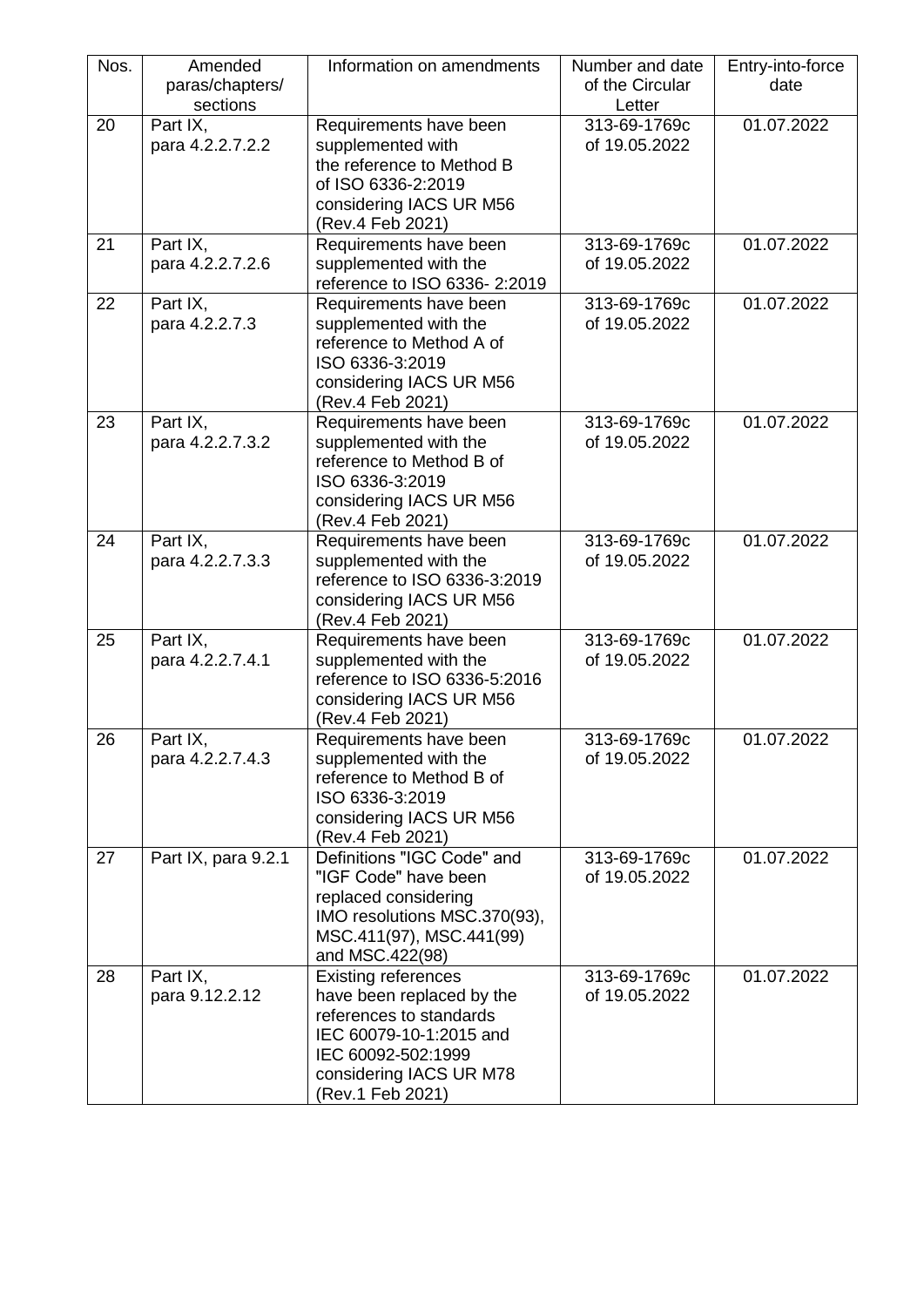# **RULES FOR THE CLASSIFICATION AND CONSTRUCTION OF SEA-GOING SHIPS, 2022,**

# **ND No. 2-020101-152-E**

# **PART VIII. SYSTEMS AND PIPING**

# **1 GENERAL**

#### 1 **Para 1.1.1** is replaced by the following text:

ʺ**1.1.1** The requirements of this Part apply to the following pumping and piping arrangements used in ships:

- **.1** bilge and drain;
- **.2** ballast, heel and trim;
- **.3** special systems of tankers and combination carriers;
- **.4** liquefied gas;
- **.5** toxic media;
- **.6** steam and blow-down pipelines;
- **.7** feed water and condensate;
- **.8** fuel oil;
- **.9** lubricating oil;
- **.10** water cooling;
- **.11** compressed air;
- **.12** air, venting, overflow and sounding pipes;
- **.13** exhaust gas;
- **.14** ventilation;
- **.15** open-ended steam pipes from safety valves;
- **.16** cleaning and washing of tanks;
- **.17** hydraulic drives;
- **.18** containing organic coolants.

Special requirements for systems other than stated above are set out in the relevant parts of the Rules.

Systems and piping of ships of less than 500 gross tonnage as well as of berth-connected ships shall comply with the requirements of this Part in so much as applicable and sufficient unless expressly provided otherwise below.

The requirements for systems of polar class ships (refer to 2.2.3.1, Part I "Classification") are set forth in Section 3, Part XVII "Distinguishing Marks and Descriptive Notations in the Class Notation Specifying Structural and Operational Particulars of Ships".".

2 **Para 1.2.1**. After the definition "Sea chest" new definitions "Easily accessible equipment" and "Easily accessible space" are introduced reading as follows:

"E a sily accessible equipment is an equipment located in an easily accessible space clear of or protected from obstructions, moving equipment and hot surfaces that prevent operation or servicing and within arm's reach, or, within reach of a normally employed remote control device.

E a sily accessible space is a space normally entered without the use of tools or keys.".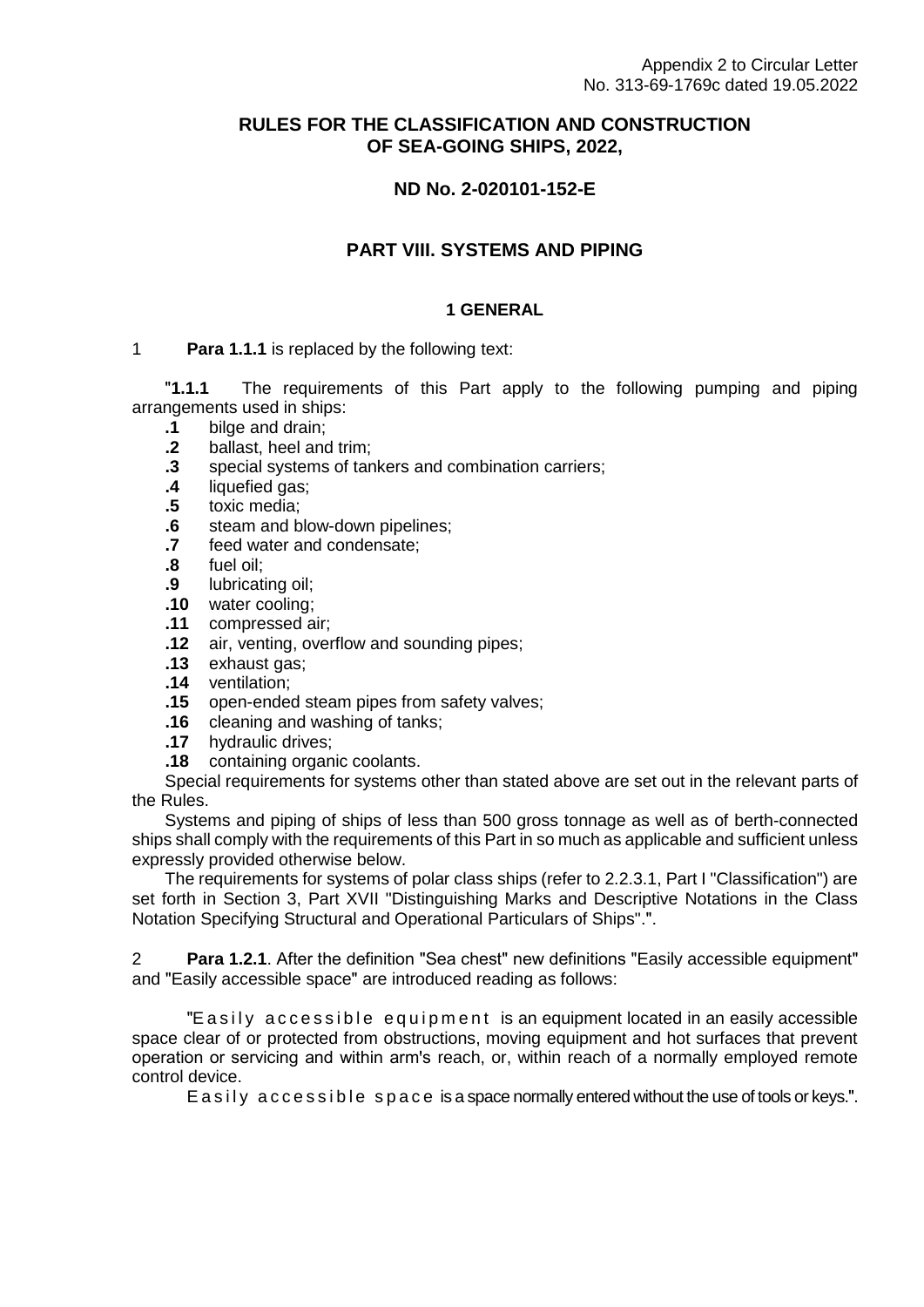After the definition "Pipelines formed components (fittings)" a new definition "Readily observed equipment" is introduced reading as follows:

"Readily observed equipment is an equipment visible from positions routinely occupied by the crew.".

#### **2 METAL PIPING**

#### 3 **Para 2.4.5.10** is replaced by the following text:

ʺ**2.4.5.10** Slip-on joints shall not be used in pipelines in cargo holds, tanks and other spaces which are not easily accessible, except that these joints may be permitted in tanks that contain the same media. Usage of slip type slip-on joints as the main means of pipe connection is not permitted except for cases where compensation of axial pipe deformation is necessary.".

#### 4 **Para 2.4.5.11** is replaced by the following text:

ʺ**2.4.5.11** Application of different types of mechanical joints and their acceptable use for each service is indicated in Table 2.4.5.11-1, dependence upon the class of piping and pipe dimensions is indicated in Table 2.4.5.11-2. However, in all cases, acceptance of the joint type shall be subject to approval for the intended application, and subject to conditions of the approval and applicable Rules. Further, relevant statutory and national requirements shall be taken into consideration. In cases exposure time  $t$  is greater than 30 min, the dry-wet test conditions are 8 min dry and, accordingly, the wet period  $(t - 8)$  min.

> $Table 2.4.5.11-1$ **Application of mechanical joints and their acceptable use for each service**

| Nos.           | Systems                                     | Kind of connections |                                              |                      | Classification  | Fire endurance              |
|----------------|---------------------------------------------|---------------------|----------------------------------------------|----------------------|-----------------|-----------------------------|
|                |                                             | Pipe                | Compression                                  | Slip-on              | of pipe system  | test condition <sup>1</sup> |
|                |                                             | unions              | couplings                                    | joints               |                 |                             |
|                |                                             |                     |                                              |                      |                 |                             |
|                |                                             |                     | Flammable fluids (Flash point $\leq 60 °C$ ) |                      |                 |                             |
| 1              | Cargo oil lines <sup>2</sup>                | +                   | +                                            | $+$                  | dry             |                             |
| $\mathbf 2$    | Crude oil washing lines <sup>2</sup>        | $+$                 | $\ddot{}$                                    | $+$                  | dry             | 30 min dry                  |
| 3              | Vent lines <sup>3</sup>                     | $+$                 | $+$                                          | $+$                  | dry             |                             |
|                |                                             |                     | Inert gas                                    |                      |                 |                             |
| 4              | Water seal effluent lines                   | $\ddot{}$           | $\ddot{}$                                    | $\ddot{}$            | wet             | 30 min wet                  |
| 5              | Scrubber effluent lines                     | $\ddot{}$           | $+$                                          | $\ddot{}$            | wet             |                             |
| 6              | Main lines <sup>2, 4</sup>                  | $+$                 | $+$                                          | $\ddot{}$            | dry             | 30 min dry                  |
| $\overline{7}$ | Distribution lines <sup>2</sup>             | $+$                 | $+$                                          | $+$                  | dry             |                             |
|                |                                             |                     | Flammable fluids (Flash point > 60 °C)       |                      |                 |                             |
| 8              | Cargo oil lines <sup>2</sup>                | $\ddot{}$           | +                                            | $\ddot{}$            | dry             | 30 min dry                  |
| 9              | Fuel oil lines <sup>3, 4</sup>              | $\ddot{}$           | $\ddot{}$                                    | $\ddot{\phantom{1}}$ | wet             |                             |
| 10             | Lubricating oil lines <sup>3, 4</sup>       | $+$                 | $+$                                          | $+$                  | wet             | 30 min wet                  |
| 11             | Hydraulic oil <sup>3, 4</sup>               | $+$                 | $+$                                          | $+$                  | wet             |                             |
| 12             | Thermal oil <sup>3, 4</sup>                 | $+$                 | $+$                                          | $+$                  | wet             |                             |
|                |                                             |                     | Sea water                                    |                      |                 |                             |
| 13             | Bilge lines <sup>5</sup>                    | $\ddot{}$           | $\ddot{}$                                    | $+$                  | $\frac{dry}{ }$ | 8 min dry $+$               |
|                |                                             |                     |                                              |                      | wet             | 22 min wet                  |
| 14             | Permanent water filled fire                 | $\ddot{}$           | $+$                                          | +                    |                 |                             |
|                | extinguishing systems, e.g., fire           |                     |                                              |                      | wet             | 30 min wet                  |
|                | main, sprinkler systems <sup>3</sup>        |                     |                                              |                      |                 |                             |
| 15             | Non-permanent water filled fire             | $+$                 | $+$                                          | $\ddot{}$            | $\frac{dry}{ }$ | 8 min dry +                 |
|                | extinguishing systems, e.g., foam,          |                     |                                              |                      | wet             | 22 min wet                  |
|                | drencher systems and fire main <sup>3</sup> |                     |                                              |                      |                 |                             |
| 16             | Ballast system <sup>5</sup>                 | $+$                 | $+$                                          | $\ddot{}$            | wet             | 30 min wet                  |
| 17             | Cooling water system <sup>5</sup>           | +                   | $\ddot{}$                                    | $\ddot{}$            | wet             | 30 min wet                  |
| 18             | Tank cleaning services                      | $\ddot{}$           | $\ddot{}$                                    | $\ddot{}$            | dry             | Fire endurance              |
|                |                                             |                     |                                              |                      |                 | test not required           |
| 19             | Non-essential systems                       | $+$                 | $\ddot{}$                                    | $+$                  | dry,            | Fire endurance              |
|                |                                             |                     |                                              |                      | dry/wet, wet    | test not required           |
|                |                                             |                     | Fresh water                                  |                      |                 |                             |
| 20             | Cooling water system <sup>5</sup>           | $+$                 | $\ddot{}$                                    | +                    | wet             | 30 min wet                  |
| 21             | Condensate return <sup>5</sup>              | $+$                 | $\ddot{}$                                    | $\ddot{}$            | wet             | 30 min wet                  |
| 22             | Non-essential system                        | $+$                 | $\ddot{}$                                    | $\ddot{}$            | dry, dry/wet,   | Fire endurance              |
|                |                                             |                     |                                              |                      | wet             | test not required           |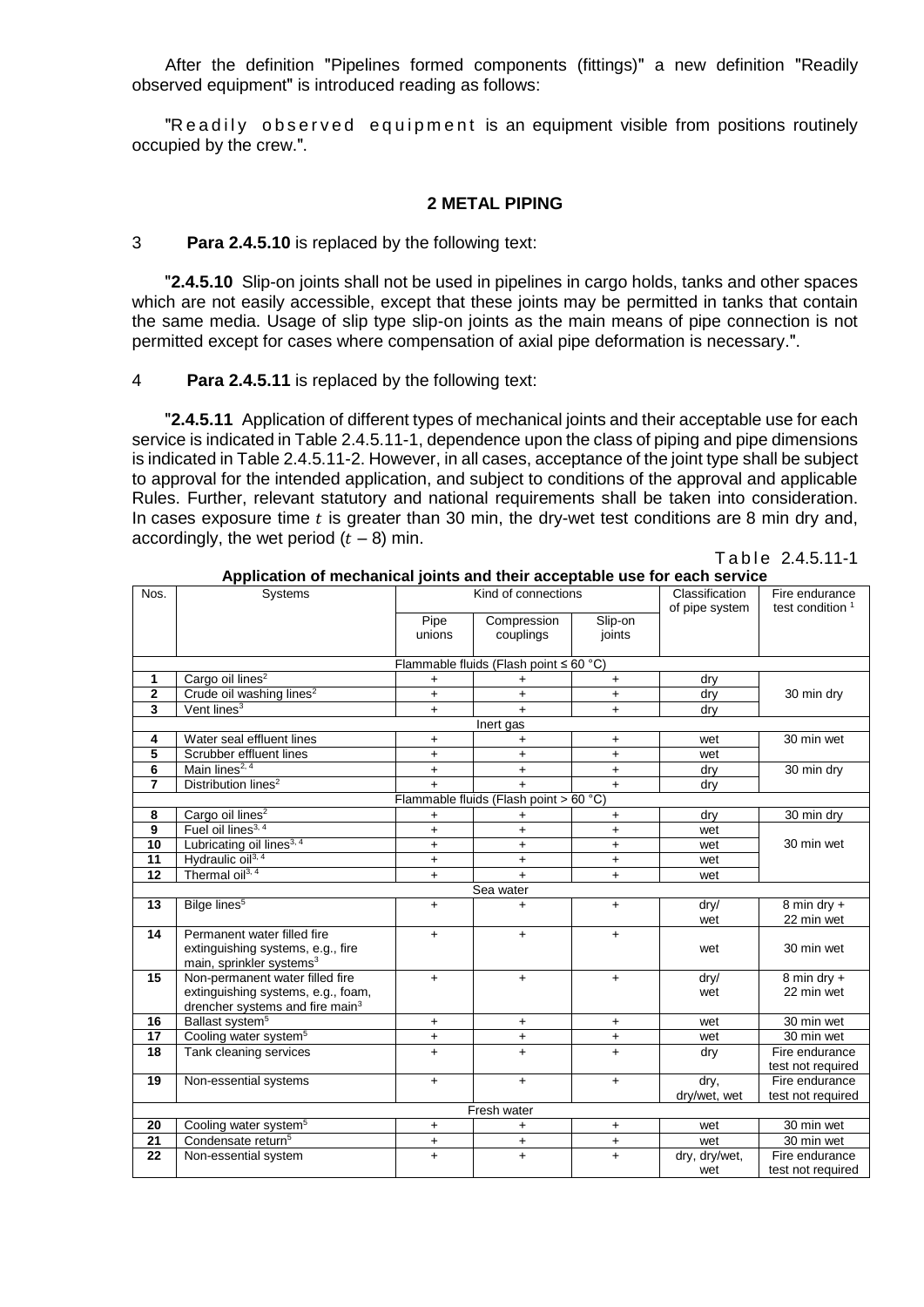| Nos. | Systems                                   | Kind of connections |                          |                          | Classification<br>of pipe system | Fire endurance<br>test condition <sup>1</sup>  |
|------|-------------------------------------------|---------------------|--------------------------|--------------------------|----------------------------------|------------------------------------------------|
|      |                                           | Pipe<br>unions      | Compression<br>couplings | Slip-on<br>joints        |                                  |                                                |
|      |                                           |                     | Sanitary/Drains/Scuppers |                          |                                  |                                                |
| 23   | Deck drains (internal) <sup>6</sup>       |                     |                          | $+2$                     | drv                              | Fire endurance                                 |
| 24   | Sanitary drains                           | $+$                 | $\ddot{}$                | $+$                      | dry                              | test not required                              |
| 25   | Scuppers and discharge (overboard)        | $\ddot{}$           | $\ddot{}$                | $\overline{\phantom{0}}$ | dry                              |                                                |
|      |                                           |                     | Sounding/Vent            |                          |                                  |                                                |
| 26   | Water tanks/Dry spaces                    | $\ddot{}$           |                          | $\ddot{}$                | dry, wet                         | Fire endurance                                 |
| 27   | Oil tanks (Flash point > 60 $°C^{3,4}$ )  | $+$                 | $\ddot{}$                | $\ddot{}$                | dry                              | test not required                              |
|      |                                           |                     | <b>Miscellaneous</b>     |                          |                                  |                                                |
| 28   | Starting/Control air <sup>5</sup>         | +                   | $\ddot{}$                |                          | dry                              | 30 min dry                                     |
| 29   | Service air (non-essential)               | $+$                 | $\ddot{}$                | $\ddot{}$                | dry                              | Fire endurance                                 |
| 30   | <b>Brine</b>                              | $\ddot{}$           | +                        | $\ddot{}$                | wet                              | test not required                              |
| 31   | $CO2$ system (outside protected<br>space) | $+$                 | $\ddot{}$                |                          | dry                              | 30 min dry                                     |
| 32   | $CO2$ system (inside protected space)     | $+$                 | $+$                      |                          | dry                              | Non-combustible<br>materials only <sup>7</sup> |
| 33   | Steam<br>$\sim$                           | $\ddot{}$           | $\ddot{}$                | $+8$                     | wet                              | Fire endurance<br>test not required            |

 $Symbo\overline{ls:}$ 

 $"+"$  — application is allowed; "-" — application is not allowed.

Fire endurance test - refer to 8.5.4.8.8, Part IV "Technical Supervision during Manufacture of Products" of the Rules for Technical Supervision during Construction of Ships and Manufacture of Materials and Products for Ships.

#### \_\_\_\_\_\_\_\_\_\_\_\_ Fire resistance capability

If mechanical joints include any components which readily deteriorate in case of fire, the following footnotes shall be observed: 1 if a connection has passed the "30 min dry" test, it is considered suitable also for applications for which the "8 min dry+22 min wet" and/or "30 min wet " tests are required. If a connection has passed the "8 min dry+22 min wet" test, it is considered suitable also for applications for which the "30 min wet" test is required;

2 fire endurance test shall be applied when mechanical joints are installed in pump rooms and open decks;

approved fire-resistant types except in cases where such mechanical joints are installed on open decks, as defined in SOLAS II-2/Reg. 9.2.3.3.2.2(10) and not used for fuel oil lines;

slip-on joints are not accepted inside machinery spaces of category A or accommodation spaces. May be accepted in other machinery spaces provided the joints are located in easily visible and accessible positions;

5 fire endurance test shall be applied when mechanical joints are installed inside machinery spaces of category A;

only above bulkhead deck of passenger ships and freeboard deck of cargo ships;

7 fire endurance tests are not required, but mechanical joints shall be constructed of materials with melting point above 925 °C according to Chapter 5, FSS Code;

ʺ.

slip type slip-on joints as shown in Table 2.4.5.1. May be used for pipes on deck with a design pressure of 1 MPa or less.

#### **Table 2.4.5.11-2** remains unamended.

#### 5 **Para 2.4.5.12** is replaced by the following text:

ʺ**2.4.5.12** Mechanical joints shall be tested in accordance with a program approved by the Register, which shall include at least the following:

- **.1** leakage test;
- **.2** vacuum test (where necessary);
- **.3** vibration (fatigue) test;
- **.4** fire endurance test (where necessary);
- **.5** burst pressure test;
- **.6** pressure pulsation test (where necessary);
- **.7** assembly test (where necessary);
- **.8** pull out test (where necessary).

The scope and nature of tests shall be specified subject to the joint type and pipeline service.".

6 **Para 2.5.1** is replaced by the following text:

**"2.5.1** Flexible hose assembly is a short length of metallic or non-metallic hose normally with prefabricated end fittings ready for installation. Flexible hose assemblies for essential services or containing either flammable or toxic media shall not exceed 1,5 m in length.".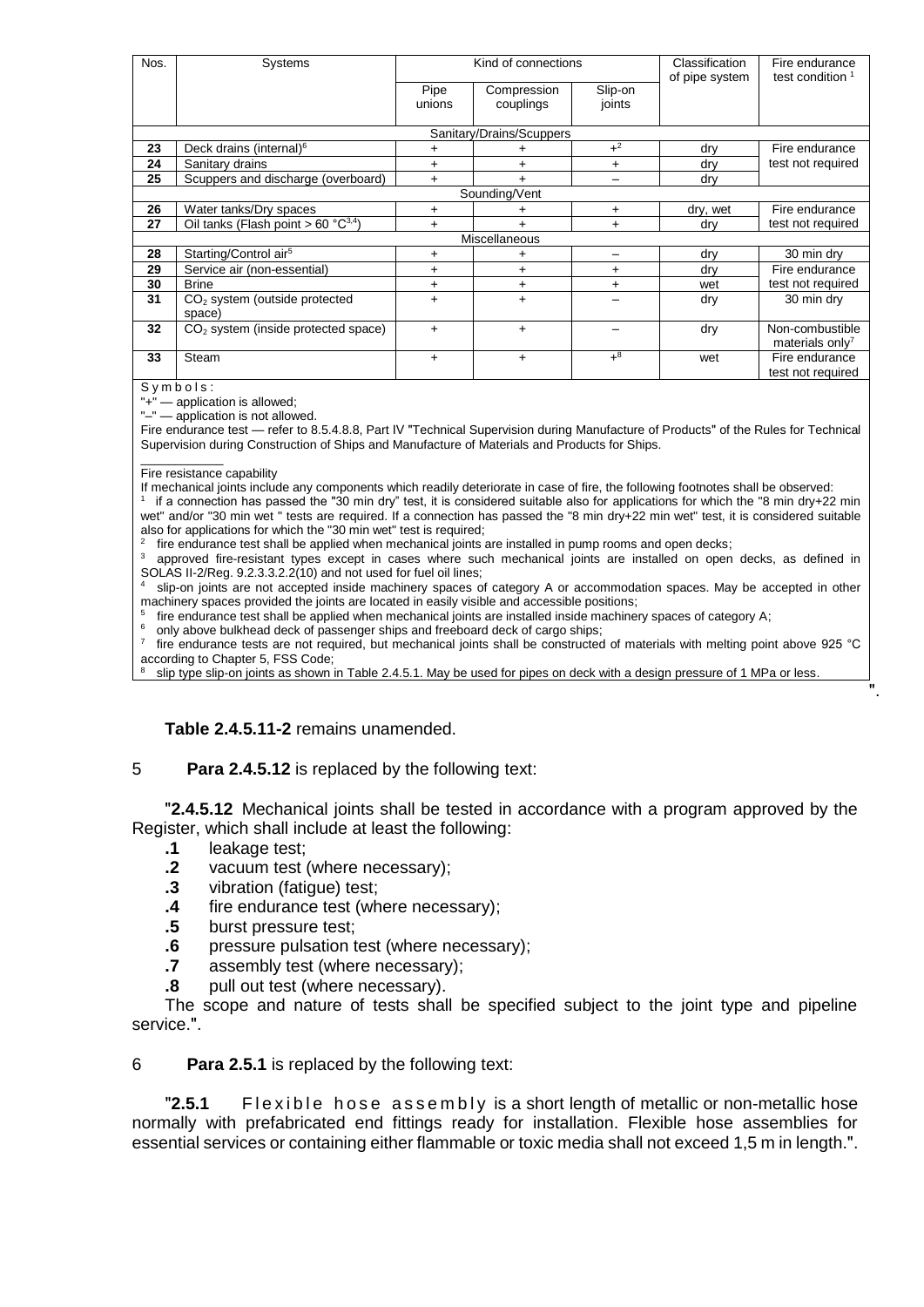7 **Para 2.5.5.3** is replaced by the following text:

ʺ**2.5.5.3** Prototype tests shall be carried out for each size of hose assembly. However, for ranges with more than 3 different diameters, the prototype tests shall be carried out for at least:

the smallest diameter; the largest diameter;

intermediate diameters selected based on the principle that prototype tests carried out for a hose assembly with a diameter  $D$  are considered valid only for the diameters ranging between  $0.5D$  and  $2D$ .

For fire resistance tests the specimens shall be selected in accordance with ISO 15540:2016.".

8 **New para 2.5.5.7** is introduced reading as follows:

**2.5.5.7** Except for prototype tests, each flexible hose assembly shall be tested by test pressure equal to 1,5 times the design pressure during 5 min. No residual deformations or damages are accepted.".

# **4 ELEMENTS OF THE SYSTEMS AND PIPING**

9 **Para 4.3.2.10** is replaced by the following text:

**4.3.2.10** Bottom and side valves shall be attached to welded pads.

The stud holes shall not penetrate the shell plating and shall be only within the welded pads. The valves may be also installed on branch pipes welded to the shell plating, provided they are rigid enough and have the minimum length and cathodic protection against contact corrosion. Branch pipes shall be located in readily accessible places for maintenance and for measuring of shell plating thickness under service conditions. The use of flanged joins of *D* and *E* types (refer to 2.4.3.2), thread and mechanical joints to install bottom and side valves below the waterline is not allowed.

For cooling systems of main or auxiliary machinery the wall thickness of a branch pipe shall be at least 12 mm thick. In systems, used for pumping periodically, as well as in blow-off systems thickness of side branch pipes may be taken in accordance with 4.3.2.6.

For ships with aluminium alloy hulls, the thickness of welded side branch pipes may be reduced but shall not be less than the thickness of the shell plating.".

# **5 PIPING LAYING**

10 **Para 5.3.2** is replaced by the following text:

ʺ**5.3.2** Seawater pipes located in cargo holds and in other spaces where pipes may be subject to impacts (e.g., fish holds, chain lockers), shall be protected from mechanical damage. Seawater pipes in cargo holds for dry cargoes, including cargo spaces of container ships, ro-ro ships, shall be protected from impact of cargo where they are liable to be damaged.".

# **9 SYSTEMS SPECIAL FOR CARRIAGE OF CARGOES IN BULK**

11 **Para 9.16.6.11** is replaced by the following text:

ʺ**9.16.6.11**An arrangement shall be provided to connect the inert gas main to the external supply of inert gas. The arrangement shall consist of a flange with bolt connections for a pipe with nominal diameter 250 mm isolated from the inert gas main by means of a valve and fitted forward of the non-return valve specified in 9.16.6.5. Flange design shall comply with the requirements of 2.4.3.".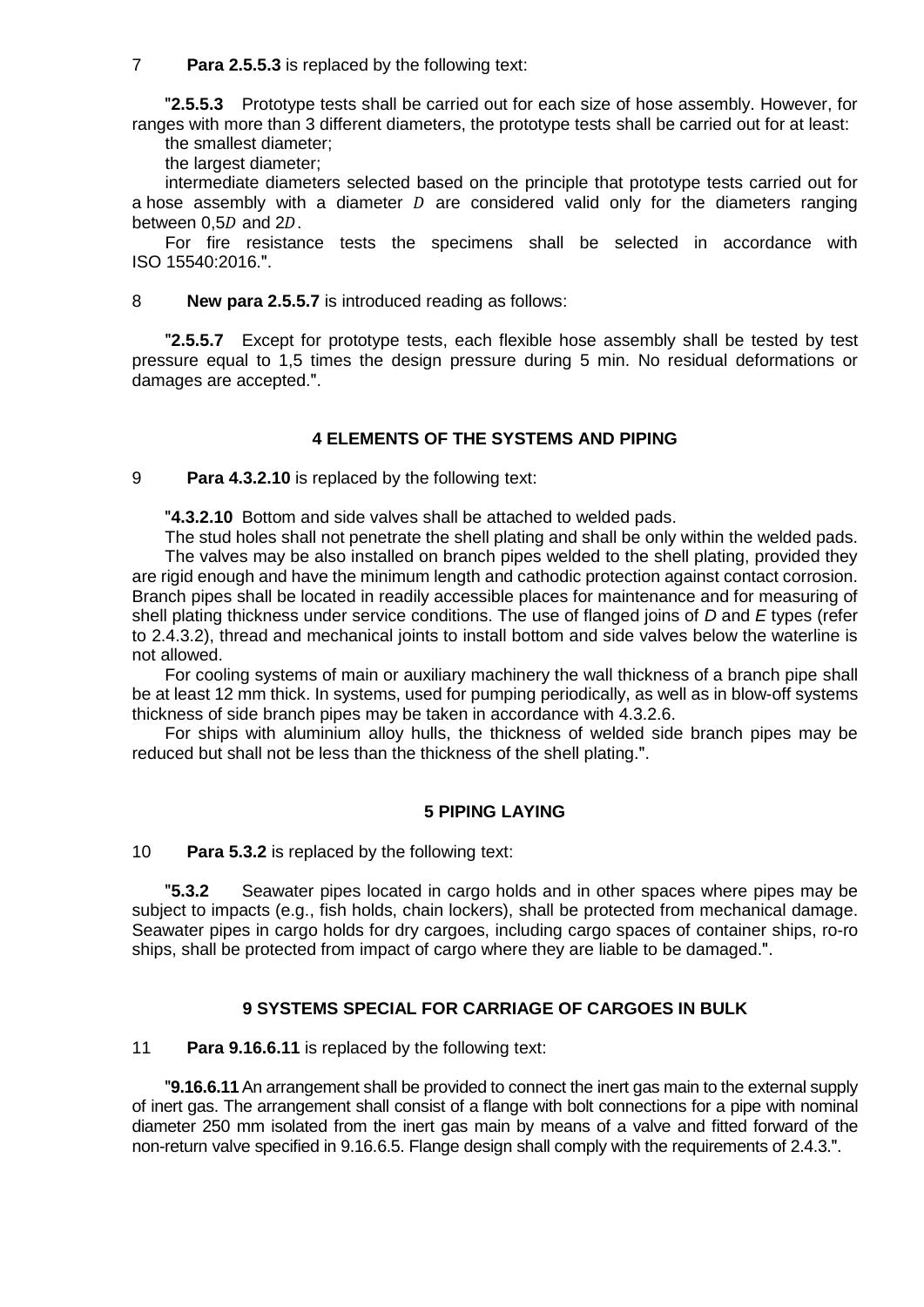#### 12 **Para 11.3.2.9** is replaced by the following text:

ʺ**.9** reductant tanks shall be of steel or other equivalent material with a melting point above 925 °C. Plastic integral tanks on FRP ships are allowed if they comply with the requirements of 1.7, Part VI "Fire Protection" as well as for FRP ships, e.g., yachts, fast patrol, navy vessels, etc., generally of less than 500 gross tonnage.

Piping shall be of steel or other equivalent material with a melting point above 925 °C, except downstream of the tank valve, provided this valve is metal seated and arranged as fail-to-closed or with quick closing from a safe position outside the space in the event of fire. In such case, type approved plastic piping may be accepted even if it has not passed a fire endurance test. Reductant tanks and piping systems shall be made with a material compatible with reductant or coated with appropriate anti-corrosion coating;".

### **20 THERMAL LIQUID SYSTEMS**

13 **Para 20.6.3** is replaced by the following text:

**"20.6.3** The use of copper and its alloys is not recommended for the system components contacting the thermal liquid.".

# **PART IX. MACHINERY**

#### **4 GEARS, DISENGAGING AND ELASTIC COUPLINGS**

14 **Para 4.2.2.7.1.4** is replaced by the following text:

ʺ**4.2.2.7.1.4** The elasticity factor, which accounts for the material properties of the pinion and wheel material is, for all cases, equal to

$$
Z_E = \sqrt{\frac{1}{\pi \left(\frac{1-\nu_1^2}{E_1} + \frac{1-\nu_2^2}{E_2}\right)}}.
$$

For steel gears ( $E_1 = E_2 = 2.06 \cdot 10^5$  MPa,  $v_1 = v_2 = 0.3$ )

$$
Z_E = 189.8 \text{ MPa}^{0.5}.
$$

In other cases ISO 6336-2:2019 shall be applied.".

#### 15 **Table 4.2.2.7.1.9-1** is replaced by the following text:

ʺ T a b l e 4.2.2.7.1.9-1

| Accuracy grade | According to GOST 1643-81 (ISO 1328-2:2020) |     |  |      |      |      |
|----------------|---------------------------------------------|-----|--|------|------|------|
|                |                                             |     |  |      |      |      |
| Spur gears     |                                             | 3.9 |  | 14.9 | 26,8 | 39,1 |
| Helical gears  | .9                                          | 3.5 |  | 13.3 | 23.9 | 34.8 |
|                |                                             |     |  |      |      |      |

Values of the factor  $K_1$  for the calculation of the factor  $K_n$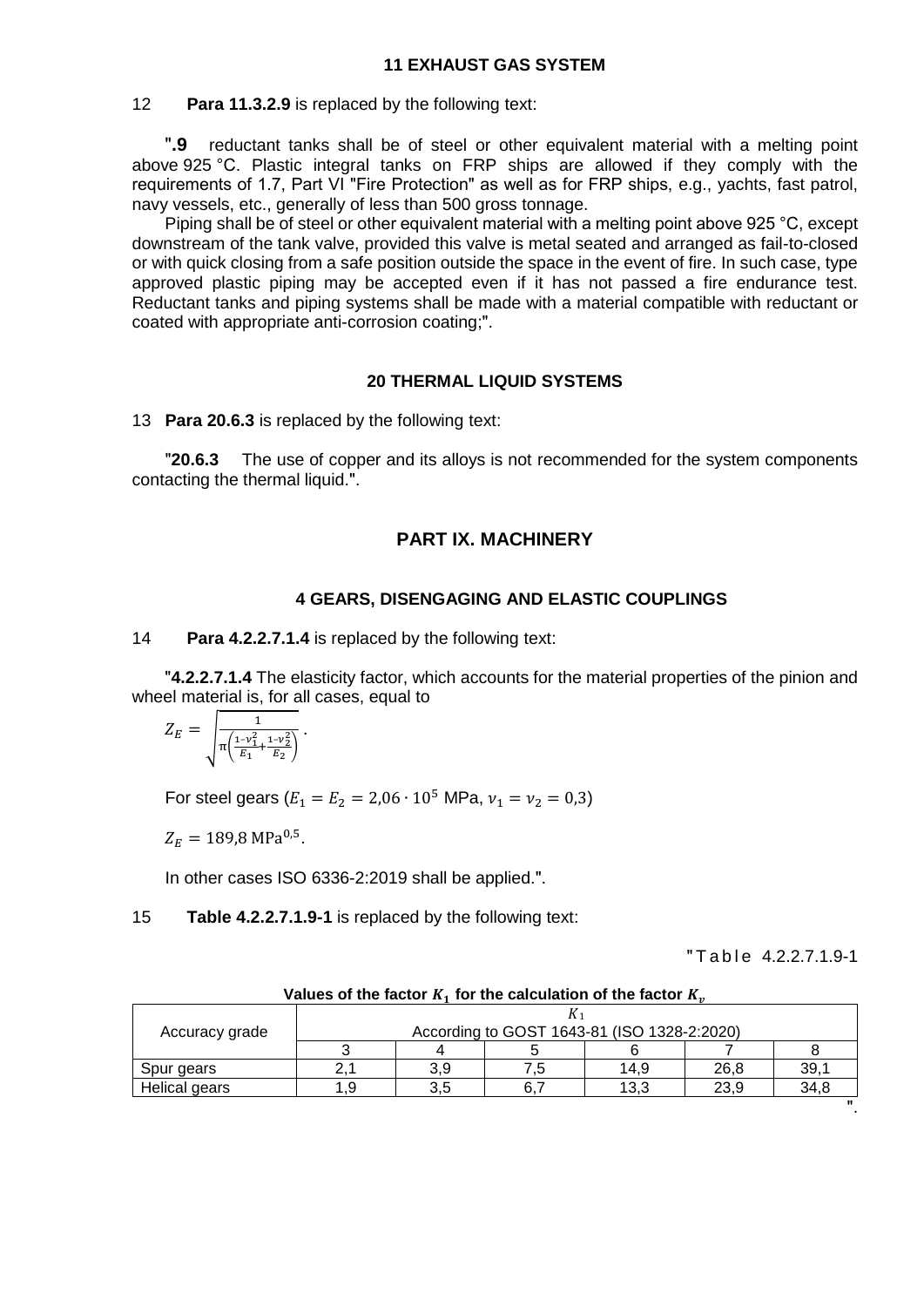16 **Para 4.2.2.7.1.9.2** is replaced by the following text:

**.2** for helical gears with overlap ratio  $εβ < 1$  the value of the factor  $K_v$  shall be determined by linear interpolation between values determined for spur gears  $(K_{n\alpha})$  and helical gears  $(K_{n\alpha})$  in accordance with

 $K_v = K_{v\alpha} - \varepsilon_\beta (K_{v\alpha} - K_{v\beta})$  (4.2.2.7.1.9.2-1)

where  $K_{\nu\alpha} = K_{\nu}$  value for spur gears, in accordance with 4.2.2.7.1.9.1;  $K_{\nu\beta} = K_{\nu}$  value for helical gears, in accordance with 4.2.2.7.1.9.1.

This method may be applied only to cases where all the following conditions are satisfied: running velocity in the subcritical range, i.e.:

$$
\frac{v z_1}{100} \sqrt{u^2/(1+u^2)} < 10 \, \text{m/s}
$$

where spur gears ( $\beta = 0^{\circ}$ ) and helical gears ( $\beta \leq 30^{\circ}$ ); pinions with relatively low number of teeth  $z_1 < 50$ ; solid disc wheels or heavy steel gear rim, and to all types of gears if

$$
\frac{v z_1}{100} \sqrt{u^2/(1+u^2)} < 3 \, m/s
$$

(as well as to helical gears where  $\beta > 30^{\circ}$ ).

For gears other than indicated above, Method B outlined in ISO 6336-1:2019 shall be applied. The factor  $K_v$  accounting for the internally generated dynamic loads in case where the pinion speed exceeds  $0.85n_{E1}$  shall be determined from Table 4.2.2.7.1.9-2.".

17 **Para 4.2.2.7.1.10**. The first paragraph is replaced by the following text:

ʺ**4.2.2.7.1.10** The face load distribution factor, which accounts for the effect of non-uniform distribution of load along the face width, is determined according to Method C outlined in ISO 6336-1:2019 and defined as follows:".

18 **Para 4.2.2.7.1.11**. The first paragraph is replaced by the following text:

**4.2.2.7.1.11** The transverse load distribution factor  $K_{H\alpha}$  for the simultaneously contacting teeth pairs may be determined by one of the formulae (refer to Method B of ISO 6336-1:2019):".

19 **Para 4.2.2.7.2.1.** The first paragraph is replaced by the following text:

 $^{\prime\prime}$ **4.2.2.7.2.1** In the absence of test results, the endurance limits for contact stress  $\sigma_{Hlim}$  shall be taken from Table 4.2.2.7.2.1 (refer to ISO 6336-5:2016).".

20 **Para 4.2.2.7.2.2** is replaced by the following text:

**"4.2.2.7.2.2** The life factor  $Z_N$  shall be determined according to Method B outlined in ISO 6336-2:2019.

For ahead running, the life factor  $Z_N = 1$ .

For astern running and in other cases of a limited life  $Z_N$  is recommended to take as 1,1.

At the maximum load  $T_{\text{1max}}$ , the life factor  $Z_N$  is equal to:

1,6 — for through-hardened or surface-hardened steel;

1,3 — for gas-nitrided steel;

 $1,1$  — for bath-nitrided steel.".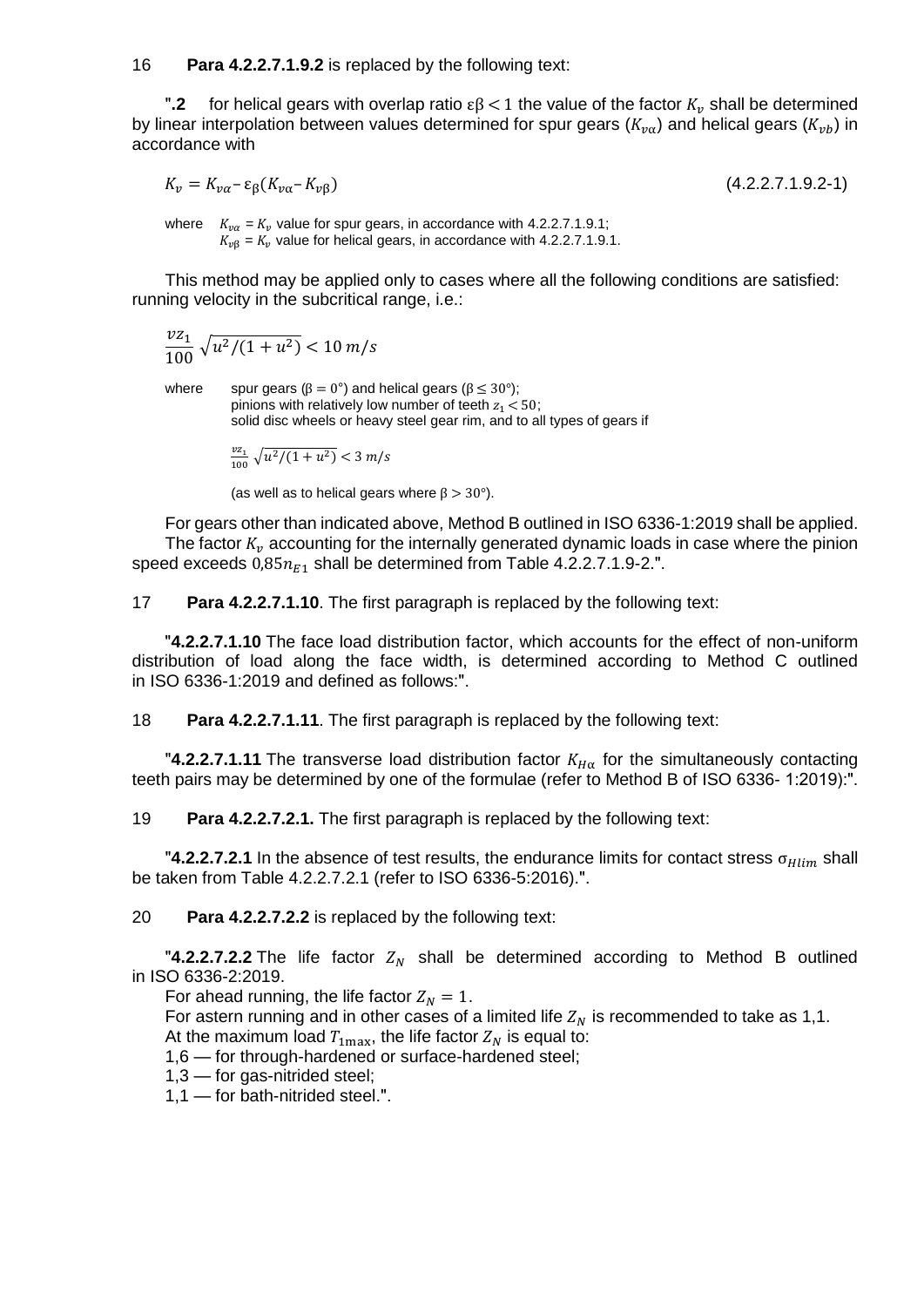#### 21 **Para 4.2.2.7.2.6** is replaced by the following text:

**4.2.2.7.2.6** The roughness factor accounting for the effects of surface roughness is determined by the following formula (refer to ISO 6336-2:2019):

$$
Z_R = \left(\frac{3}{R_{Z100}}\right)^{C_{\text{ZR}}}.
$$

The condition  $Z_R \leq 1.15$  shall be considered.

 $R_{Z100}$  is determined by means of equations:

$$
R_{Z100} = R_Z \sqrt[3]{100/a_w};
$$

 $R_z \simeq 6 R_a$ ;

 $R_a = 0.5(R_{a1} + R_{a2}).$ 

If 850  $MPa \leq \sigma_{Hlim} \leq 1200 MPa$ 

 $C_{ZR} = 0.12 + \frac{1000 - \sigma_{Hlim}}{5000}$  $\frac{6 - 6 \text{H} \cdot \text{H} \cdot \text{H}}{5000}$ .

If  $\sigma_{Hlim}$  < 850 MPa, take  $C_{ZL}$  = 0,83;  $C_{Zv}$  = 0,85;  $C_{ZR}$  = 0,15, and if  $\sigma_{Hlim} > 1200 \text{ MPa } C_{ZL} = 0.91$ ;  $C_{Zv} = 0.93$ ;  $C_{ZR} = 0.08$ .".

22 **Para 4.2.2.7.3**. The first paragraph is replaced by the following text:

ʺ**4.2.2.7.3** The rated values of bending stress in the critical section, in MPa, are calculated separately for the pinion teeth and wheel teeth.

For larger pressure angles  $(αn)$  (above 25°) and larger helix angles (β) (above 30°) the calculated results shall be confirmed by experience as by Method A of ISO 6336-3:2019.

For pressure angles ( $\alpha$ n) up or equal to 25° and helix angles ( $\beta$ ) up or equal to 30° the stresses shall be determined by the following formulae:".

23 **Para 4.2.2.7.3.2**. The text after Figure (refer to Fig. 4.2.2.7.3.2-1) is replaced by the following:

"To determine  $h_F^*$  and  $S_{Fn}^*$  the calculations are carried out according to Method B of ISO 6336-3:2019:".

24 **Para 4.2.2.7.3.3**. The text before Formula (4.2.2.7.3.3-1) is replaced by the following:

ʺ**4.2.2.7.3.3** The stress correction factor, which account for stress concentration, is determined by the following formula (refer to ISO 6336-3:2019)".

25 **Para 4.2.2.7.4.1**. The text before Table 4.2.2.7.4.1 is replaced by the following:

ʺ**4.2.2.7.4.1** In the absence of test data, the values of endurance limit of teeth in bending are taken from Table 4.2.2.7.4.1 (refer to ISO 6336-5:2016).".

26 **Para 4.2.2.7.4.3** is replaced by the following text:

**"4.2.2.7.4.3** The life factor  $Y_N$  shall be determined according to Method B outlined in ISO 6336-3:2019.

For basic ratings, the life factor  $Y_N = 1$ .

For limited life (when running astern, for instance)  $Y_N > 1$  may be permitted on agreement with the Register.

For the maximum load  $T_{1\text{max}}$  condition, the values of  $Y_N$  are given in Table 4.2.2.7.4.1.".